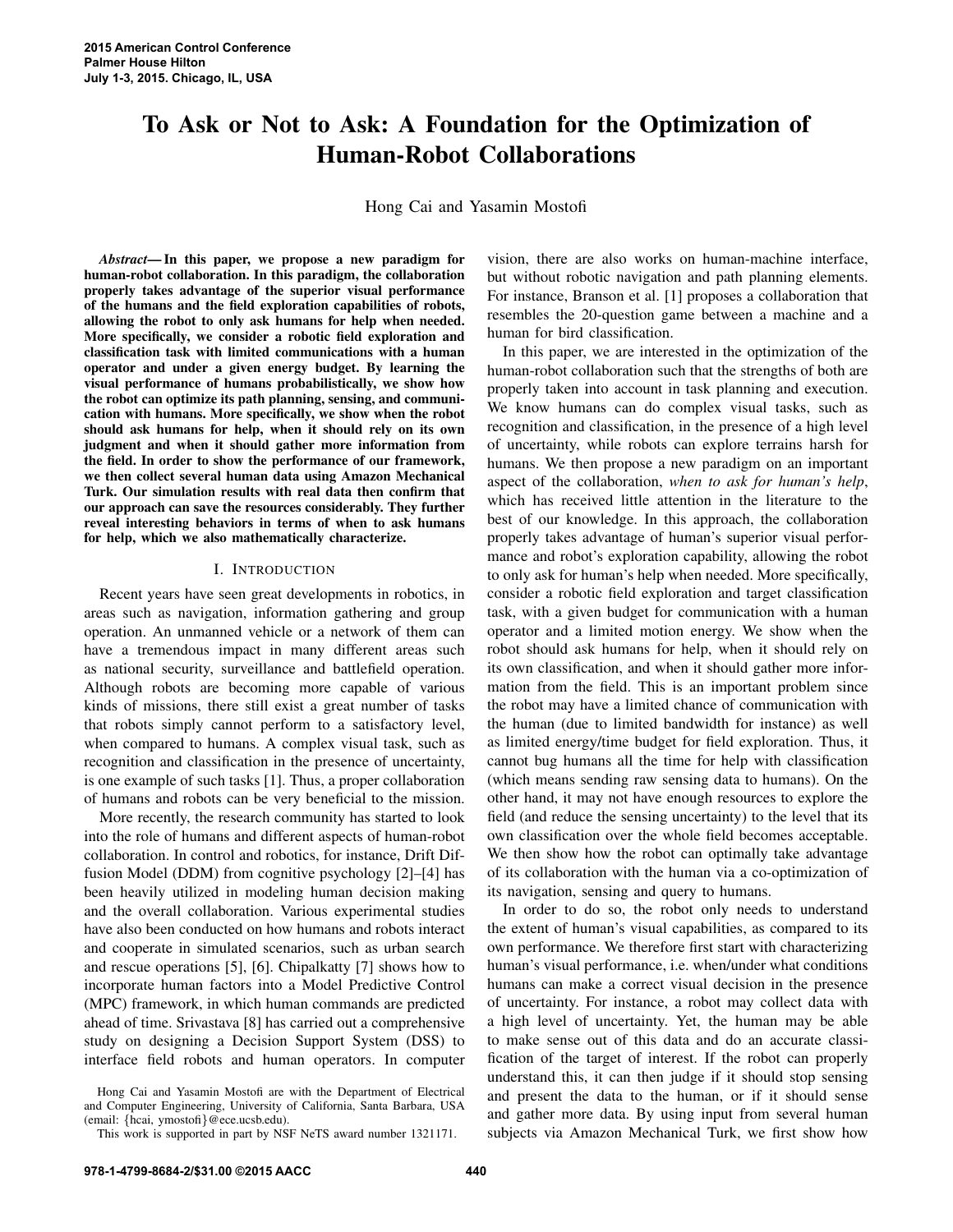to probabilistically model human's and robot's performances in Section II. In Sections III and IV, we then propose our approach for the co-optimization of human collaboration and field exploration. We further discuss and mathematically characterize important properties of "optimal bugging" that emerge in our framework. Our simulation results with real data then confirm that our approach can save the resources considerably. They further reveal interesting behaviors in terms of when to ask humans for help.

# II. HUMAN AND ROBOT'S PERFORMANCE IN TARGET CLASSIFICATION

As we discussed in the introduction, the proposed underlying methodology of this paper is that the robot does not need to understand how human makes superior visual decisions but rather needs to understand the extent of human's visual capability, as compared to its own, in order to best take advantage of its collaboration. In this section, we focus on this observation and analyze human and robot's performances in target classification in the presence of noise/uncertainty. The understanding we gain in this section will then be utilized for the optimization of the collaboration and robotic exploration in the next sections. We note that our underlying methodology is applicable to any collaborative task and not just target classification.

Consider the case where the robot has sensed a target, for instance via taking a picture, and needs to classify it based on an a priori known set of target possibilities. For instance, Fig. 1 shows 4 possible images that are presented to the robot before it starts its task. The robot then needs to classify an image it takes during its mission to one of these four images. The sensing of the robot in the field, however, is prone to uncertainty. For instance, its sensing could be corrupted by noise, missing parts, and low resolution, which will impact its classification capability. If the robot could model the exact way that different sources of uncertainties have impacted its sensing and derive the best detector (the one that maximizes the posterior probability), then its performance would actually be better than that of human's. For instance, if each image was corrupted by an Additive White Gaussian Noise (AWGN) with known statistics, then the robot will outperform the human. This is due to the fact that in this case, the robot can derive the exact form of the optimum detector to use, while human's visual performance is somewhat worse than the optimum detector. In fact, in cognitive psychology, some imperfections are added to the optimum detector to model human's visual performance in this simple case [9]. In most realistic tasks, however, it is not possible for the robot to know/properly model the way all the different sources of uncertainties have impacted its sensing. Furthermore, deriving the optimum detector, with the current state-of-the-art in vision and image processing, may not be possible due to the complexity of the visual task. This is why the robot can benefit from the collaboration with the human tremendously.

We therefore consider the following setting in this paper to capture an example of the case where human's visual



Fig. 1. Gray-scale test images of lion, leopard, cat and tiger that are used in our study.

performance is considerably superior to that of the robot. We assume that each sensing sample of the robot (an image in this case) is first corrupted by an AWGN noise with a known variance but an unknown mean, and then undergo a truncation process that is unknown to the robot. While this is a toy example, it captures a possible realistic scenario. For instance, the robot may be able to assess its noise variance based on its distance to the target on the field but may not know the mean of the added noise or the nonlinear truncation that has happened at the pixel level. We further emphasize that our proposed framework is applicable to any other example of a visual task in the presence of uncertainty when the robot cannot use the optimum detector.

Let  $s \in S = \{s_1, ..., s_T\}$  represent the original true image in vector form (pixel values stacked up), which belongs to a set of *T* possible images. Let  $\hat{r} = s + n$  represent the noisy image vector after it gets corrupted by an AWGN noise *n* ∼  $N(\mu, \sigma^2 I)$ , where  $\mu$  and  $\sigma^2$  denote the corresponding mean and variance respectively, and *I* is the identity matrix. Let *r* represent the final measured vector after truncation of each pixel to the interval  $[0,1]$ :  $r = \text{trunc}(\hat{r})$ , where trunc(.) is the element-wise truncation function. We next discuss the detector that the robot is using, based on its modeling and knowledge of the sources of uncertainty.

## *A. Robot's Classifier*

From robot's perspective, the only source of uncertainty is an AWGN noise with a zero mean and known variance  $(\sigma^2)$ in this case). Then, it uses the optimal MAP (Maximum A Posteriori) detector for this case, which can be easily shown to result in the following classifier:  $i = \arg \max_{i} r^T s_i - \mathcal{E}_i/2 +$ *si*∈*S*  $\sigma^2 \ln P_i$ , where  $s_i$  is the *i*<sup>th</sup> original image from S,  $\mathcal{E}_i = ||s_i||_2^2$ is the energy of the  $i^{\text{th}}$  image,  $P_i$  is the prior probability that the *i*<sup>th</sup> image will appear, and all images are assumed equal size. Under the assumption of equal a priori probabilities, the MAP detector then reduces to the minimum distance detector:  $i = \arg \min_{s_i \in S} ||r - s_i||_2^2$ .

## *B. Experimental Study of Human and Robot Performances*

Fig. 2 (solid line) shows the true probability of correct classification of the robot when it is using the minimun distance detector but the noise is not zero mean and there is an additional nonlinearity due to truncation as we discussed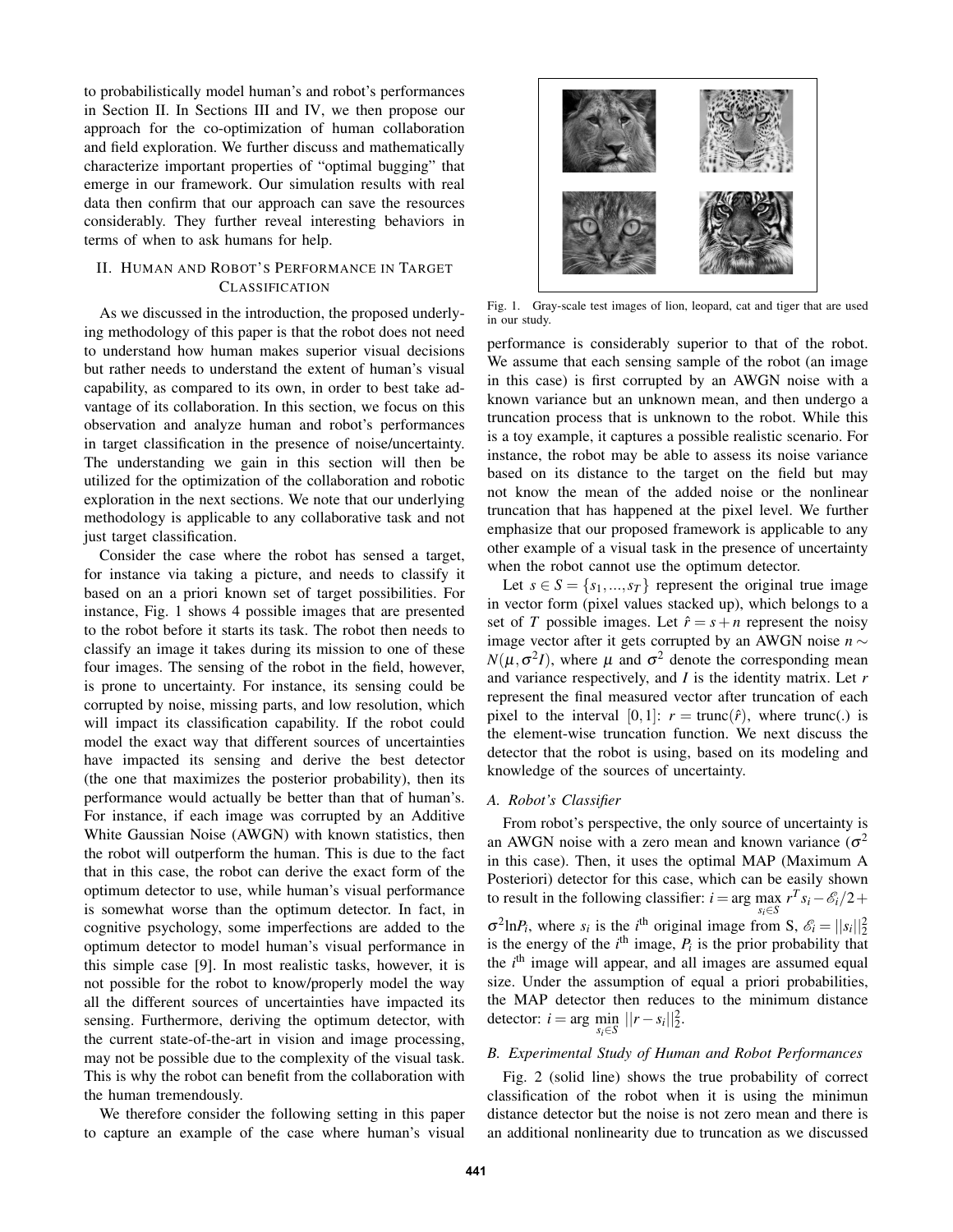earlier. The mean of the noise is  $\mu = 0.3$  in this case. Fig.3 shows a sample corrupted image with the noise variance of 3, which results in the probability of correct classification of 0.5 for the robot. It can be seen that the information is fairly corrupted by the uncertainty in this case, due to the high level of noise.

Fig. 2 (dashed line) further shows the performance of the human. In order to get human's performance curve, we have utilized Amazon Mechanical Turk (MTurk) to present several noisy images to anonymous human subjects. More specifically, for each variance, 20 noisy images are generated and presented to 50 MTurk subjects. It can be seen that the human outperforms the robot considerably, as expected, especially if the variance is not too small or too high. For instance, for the sample case of Fig. 3, the human can achieve an average probability of correct classification of 0.744, which is considerably higher than robot's performance (0.5). Both performance curves will eventually drop to 0.25 as we continue to increase the variance.



Fig. 2. Study of the performance of human and robot in target classification. The human data is acquired using Amazon MTurk. It can be seen that the human outperforms the robot considerably as expected.



Fig. 3. A sample corrupted image (lion) with the noise variance of 3.

Curves like Fig. 2 will provide the basis for our human robot collaboration. There are two pieces key to obtaining these curves. First, there is a metric (or a number of metrics) that the robot will use, such as the noise variance that we have utilized in this paper. More specifically, a metric is a parameter that the robot can assess on the field. For instance, it can assess a variance in this case possibly based on its distance to the target. The next important piece is to get the performance curves as a function of the metric. This is what the robot will do either online (via a training phase) or from past human data. The robot's ongoing task with the human will then serve to further add to the pool of available data. It should be noted that, in principle, the data for the curves do

not have to be all acquired for the same exact set of images. More exploration of this is a subject of our future work.

In the next section, we utilize these curves and propose our framework for optimizing human-robot collaboration.

# III. OPTIMIZING HUMAN-ROBOT COLLABORATION IN A TARGET CLASSIFICATION TASK

In this section, we propose a new approach for humanrobot collaboration in a target classification task. We consider a simple setup in which the robot has an initial sensing (in the form of an acquired image) of *N* given sites. The robot is given a total motion energy budget as well as a total number of questions to ask the human (dictated by the frequency of the availability of communication with the human). For each site, the robot has three choices: 1) rely on its own classification (based on the initial sensing), 2) use a question and present the data of the site to the human, or 3) spend motion energy to go to the site and sense better. Our setup of this section is simple to allow for bringing an understanding of the optimal collaboration and will be extended to a surveillance and path planning scenario in Section IV.

## *A. Problem Setup*

Consider the case where we have a total number of *N* sites. The sensing model of the robot is as explained in the previous section. In summary, each site contains one of *T* a priori known targets (see Fig. 1 for an example with  $T = 4$  targets). The sensing of the robot is then corrupted by an additive Gaussian noise with an unknown mean but a known variance, and is truncated. The robot uses the classifier of Section II-A, which would have been ideal for the case of a zero-mean additive Gaussian noise with a known variance. The robot is allowed to query the human *M* times and has a total motion energy budget of  $\mathscr{E}_{\text{max}}$ . The probabilities of correct target classification of the *k*<sup>th</sup> site, for  $k \in \{1, ..., N\}$ , are denoted by  $p_{rk}$  and  $p_{h,k}$  for the robot and human respectively. These probabilities are obtained from Fig. 2, based on the variance assessed by the robot. Let  $\mathcal{E}_k$ denote the motion energy cost to visit the  $k<sup>th</sup>$  site, which can be evaluated by the robot. If the robot chooses to visit a site, the probability of correct classification increases to a high value of  $\tilde{p}$ . The objective of the robot is then to decide which sites to present to the human, which sites to visit and which sites to rely on its own classification based on its initial sensing, in order to maximize the overall average probability of correct classification under resource constraints. Let  $P_{\text{corr}}$ denote the average probability of correct classification of a site. We have

$$
P_{\text{corr}} = \frac{1}{N} (\sum_{k=1}^{N} \gamma_k p_{h,k} + \sum_{k=1}^{N} \eta_k \tilde{p} + \sum_{k=1}^{N} (1 - \gamma_k)(1 - \eta_k) p_{r,k}),
$$
  
= 
$$
\frac{1}{N} (\sum_{k=1}^{N} \gamma_k (p_{h,k} - p_{r,k}) + \sum_{k=1}^{N} \eta_k (\tilde{p} - p_{r,k}) + \sum_{k=1}^{N} p_{r,k}),
$$

where  $\gamma_k$  is 1 if the robot seeks human's help for the  $k^{\text{th}}$  site and is 0 otherwise. Similarly,  $\eta_k = 1$  indicates that the robot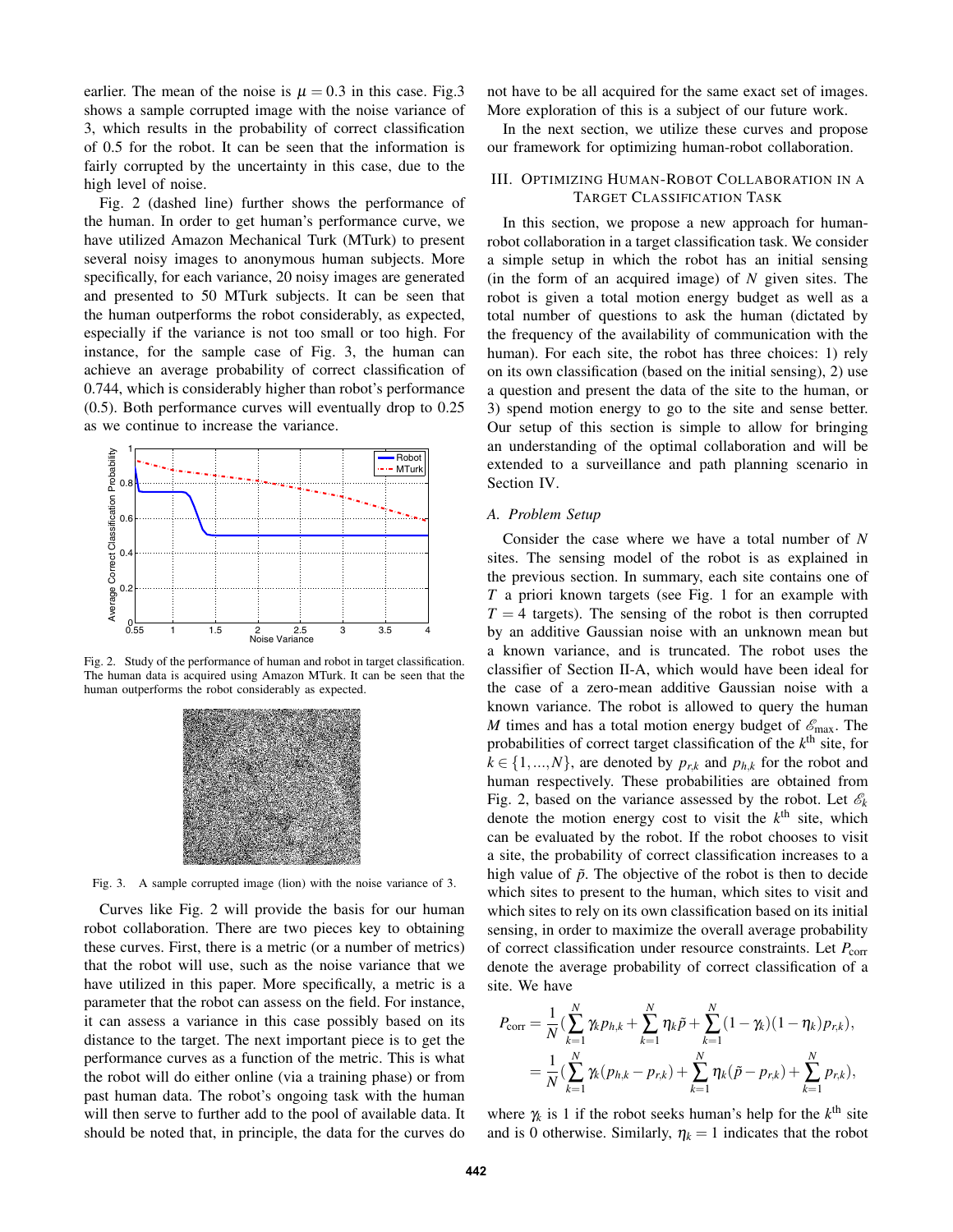will physically visit the  $k^{\text{th}}$  site and  $\eta_k = 0$  denotes otherwise. We then have the following optimization problem:

$$
\max_{\gamma,\eta} \quad \gamma^T (p_h - p_r) + \eta^T (\tilde{p} \mathbf{1} - p_r) \n\text{s.t.} \quad \eta^T \mathscr{E} \leq \mathscr{E}_{\text{max}}, \quad \mathbf{1}^T \gamma \leq M, \n\gamma, \eta, \gamma + \eta \in \{0, 1\}^N,
$$
\n(1)

where  $p_h = [p_{h,1},..., p_{h,N}]^T$ ,  $p_r = [p_{r,1},..., p_{r,N}]^T$ ,  $\gamma =$  $[\gamma_1, ..., \gamma_N]^T$ ,  $\eta = [\eta_1, ..., \eta_N]^T$ ,  $\mathscr{E} = [\mathscr{E}_1, ..., \mathscr{E}_N]^T$ , and 1 is the vector with all 1s.

It can be seen that  $(p_{h,k} - p_{r,k})$  and  $(\tilde{p} - p_{r,k})$  are important parameters as they represent the performance gains by asking the human and visiting the  $k<sup>th</sup>$  site respectively. Note that we do not allow the robot to both query the human and make a visit for the same site. This is because we already assume a high probability of correct classification when the robot visits a site. Thus, allowing the robot to both visit and ask about the same site will be a waste of resources in this case. In Section IV we consider a more general setting and relax this assumption as there may be cases where it makes sense for the robot to visit a site and then ask the human.

#### *B. Properties of Optimal Bugging*

In this section, we discuss some properties of the optimization problem (1). We first consider a special case where the exact solution can be derived and then show a few properties of the general optimum solution.

*1) Zero Motion Energy Budget:* If  $\mathscr{E}_{\text{max}} = 0$ , problem (1) reduces to the case where the robot needs to decide between asking the human and relying on its initial classification. It can then be easily confirmed that γ*<sup>k</sup>* has to be one for the *M* sites with the largest  $p_{h,k} - p_{r,k}$  in this case.

*2) Considering the General Case:* In general, optimization problem (1) is a Mixed Integer Program, which makes theoretical analysis challenging. In order to better understand the optimum solution of problem (1), Fig. 4 shows an example of the optimum decisions for the case of  $N = 2000$ sites, with  $M = 500$  allowed questions and an energy budget equal to 25% of the total energy needed to visit all the sites. The optimum decision for each site is marked based on solving problem (1). Interesting behavior emerges as can be seen. For instance, we can observe that there are separations between different decisions. The clearest patterns are two transition points that mark when the robot asks human for help, as shown with the dashed vertical lines in Fig. 4. Basically, the figure suggests that the robot should not bug the human if the variance is smaller than a threshold or bigger than another threshold, independent of the motion cost of a site. This makes sense as the robot itself will perform well for low variances and human does not perform well for high variances, suggesting an optimum query range. Furthermore, it shows that the robot only visits the sites where the energy cost is not too high and relies more on itself for the sites with both high variance and energy cost.

In the rest of this section, our goal is to bring more analytical understanding to the properties of the optimum collaboration. We consider a relaxed approximated version



Fig. 4. An example of the optimum decisions with 2000 sites, 500 questions and an energy budget of 25% of the total energy needed to visit all the sites. of problem (1) where the integers  $\gamma$ ,  $\eta$  and  $\gamma + \eta$  can take continuous values from  $[0,1]^N$ , as follows:

$$
\max_{\gamma,\eta} \quad \gamma^T (p_h - p_r) + \eta^T (\tilde{p} \mathbf{1} - p_r) \n\text{s.t.} \quad \eta^T \mathscr{E} \leq \mathscr{E}_{\text{max}}, \quad \mathbf{1}^T \gamma \leq M, \n0 \leq \gamma, \eta, \omega = \gamma + \eta \leq 1.
$$
\n(2)

This results in a linear program, which we can analyze by applying Karush-Kuhn-Tucker (KKT) conditions [10]. We then have the following expression for the Lagrangian:

$$
\mathcal{L}(\gamma,\eta,\omega,\lambda_1,\lambda_2,\theta,\zeta,\kappa,\tau,\xi,\psi) = \gamma^T(p_r - p_h) + \eta^T(p_r - \tilde{p}\mathbf{1}) - \lambda_1(M - \mathbf{1}^T\gamma) - \lambda_2(\mathscr{E}_{\text{max}} - \eta^T\mathscr{E}) - \zeta^T\gamma - \theta^T(1 - \gamma) - \tau^T\eta - \kappa^T(1 - \eta) - \psi^T\omega - \xi^T(1 - \omega),
$$

where  $\lambda_1, \lambda_2, \theta, \zeta, \kappa, \tau, \xi, \psi$  are non-negative Lagrange multipliers. The optimum solution (marked by  $\star$ ) then satisfies the following KKT conditions, in addition to the primal/dual feasibility conditions:

1) Gradient condition, for  $k \in \{1, ..., N\}$ :

$$
\nabla_{\gamma_k^*} \mathcal{L} = p_{r,k} - p_{h,k} + \lambda_1^* - \zeta_k^* + \theta_k^* - \psi_k^* + \xi_k^* = 0, \quad (3)
$$

$$
\nabla_{\eta_k^*} \mathcal{L} = p_{r,k} - \tilde{p} + \lambda_2^* \mathcal{E}_k - \tau_k^* + \kappa_k^* - \psi_k^* + \xi_k^* = 0. \tag{4}
$$

2) Complementary slackness:  $\theta^*(1 - \gamma^*) = 0$ ,  $\zeta^* \gamma^* =$ 0,  $\kappa^*(1 - \eta^*) = 0$ ,  $\tau^*\eta^* = 0$ ,  $\xi^*(1 - \omega^*) = 0$ ,  $\psi^*\omega^* = 0$ **0**,  $\lambda_1^{\star}(M - \mathbf{1}^T \gamma^{\star}) = 0$ ,  $\lambda_2^{\star}(\mathscr{E}_{\text{max}} - \mathscr{E}^T \eta^{\star}) = 0$ , where **0** is the all 0 vector.

Next, we characterize necessary conditions for the optimum solution of problem (1).

*Lemma 1:* Consider two sites *k* and *l*. Let  $\eta^*$  and  $\gamma^*$ denote the optimum decision vectors for these sites.

1) If  $\gamma_k^* = 1, \eta_k^* = 0, \gamma_l^* = 0$  and  $\eta_l^* = 0$ , then  $p_{h,k} - p_{r,k} \geq 0$  $p_{h,l} - p_{r,l}$ .

2) If  $\gamma_k^* = 0, \eta_k^* = 1, \gamma_l^* = 0$  and  $\eta_l^* = 0$ , then  $(\tilde{p} - \tilde{\theta})$  $p_{r,k})/\mathscr{E}_k \geq (\tilde{p}-p_{r,l})/\mathscr{E}_l.$ 

*Proof:* 1) Suppose that we have two sites *k* and *l* that satisfy the 1st decision condition in Lemma 1. Applying the complementary slackness results in  $\zeta_k^* = \psi_k^* = \theta_l^* = \xi_l^* = 0$ . Then, the gradient condition gives  $p_{r,k} - p_{h,k} + \theta_k^* + \xi_k^* =$  $p_{r,l} - p_{h,l} - \zeta_l^* - \psi_l^*$ . Since  $\theta_k^*, \xi_k^*, \zeta_l^*, \psi_l^*$  are all nonnegative, we need to have  $p_{h,k} - p_{r,k} \geq p_{h,l} - p_{r,l}$ .

2) Suppose that we have two sites *k* and *l*, which satisfy the 2nd decision condition in Lemma 1. We have  $\tau_k^* = \psi_k^* =$  $\kappa_l^* = \xi_l^* = 0$  from complementary slackness. Eq. (4) then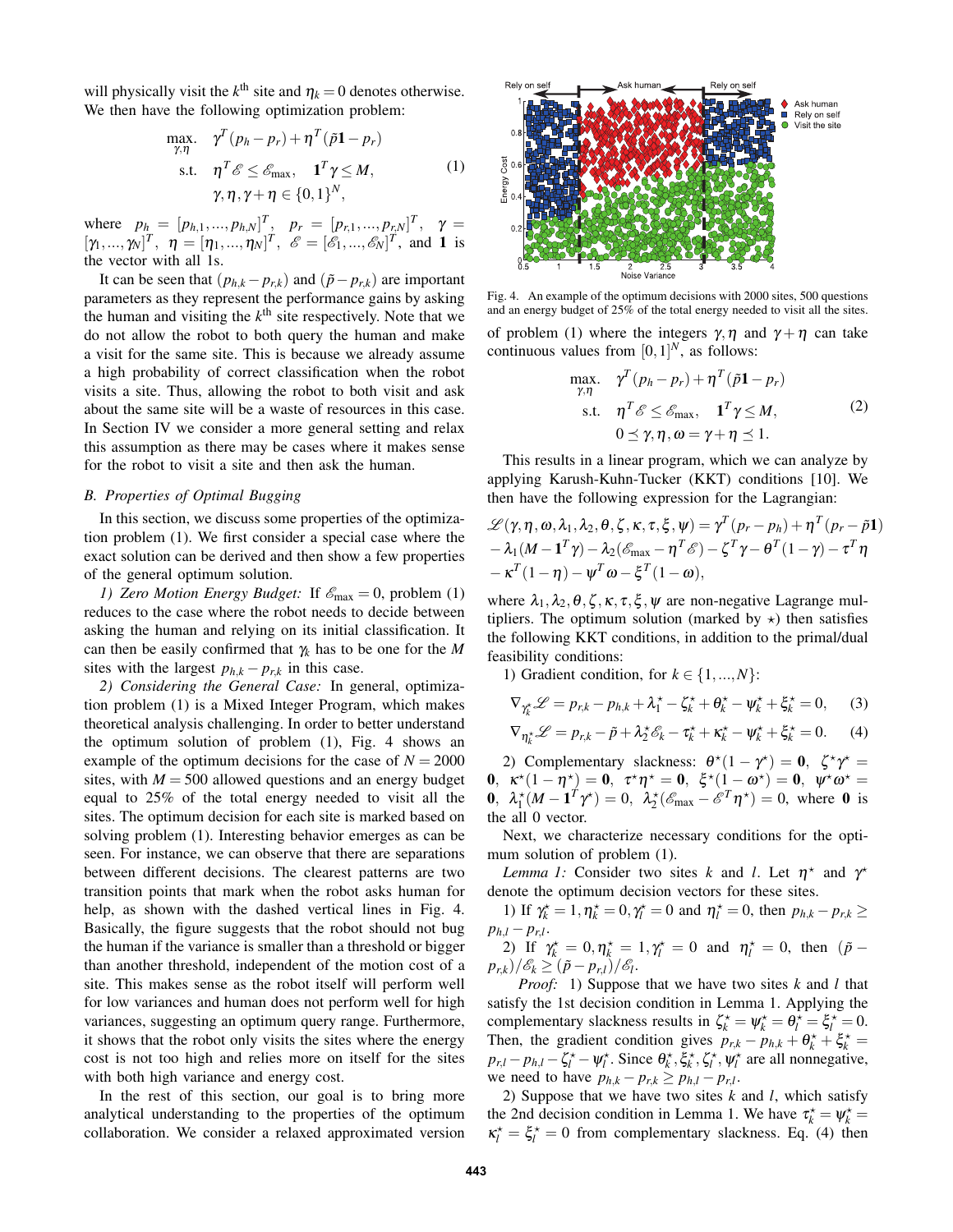becomes:  $(p_{r,k} - \tilde{p})/\mathcal{E}_k + \lambda_2^* + \kappa_k' + \xi_k' = 0$ , where  $\kappa_k' = \kappa_k^*/\mathcal{E}_k$ and  $\xi'_k = \xi^*/\mathscr{E}_k$ . Similarly, we have  $(p_{r,l} - \tilde{p})/\mathscr{E}_l + \lambda_2^* - \tau'_l \Psi'_{l} = 0$  for  $\nabla_{\eta_{l}^{*}} \mathscr{L}$ , resulting in  $(p_{r,k} - \tilde{p})/\mathscr{E}_{k} + \lambda_{2}^{*} + \kappa_{k}^{j} + \lambda_{3}^{j}$  $\xi_k^j = (p_{r,l} - \tilde{p})/ \xi_l^2 + \lambda_2^* - \tau_l' - \psi_l'$ . Since  $\kappa_k^*, \xi_k^*, \tau_l^*, \psi_l^*$  are all nonnegative, we have the condition in part 2 of the lemma.

This lemma says that if we have two sites *k* and *l*, for which the robot will ask the human and rely on its initial sensing respectively, then  $p_{h,k} - p_{r,k} \geq p_{h,l} - p_{r,l}$ ; there should be a greater benefit by asking the human. Similarly, if we have two sites *k* and *l*, for which the robot will explore and rely on its initial sensing respectively, then  $(\tilde{p} - p_{r,k})/\mathscr{E}_k \geq (\tilde{p} - p_{r,l})/\mathscr{E}_l$ ; the visited site should have a higher information gain normalized by the energy cost.

#### *C. Numerical Results*

In this part, we show the performance of our proposed collaboration approach for target classification. By using the collected MTurk data of Fig. 2, the robot solves the optimization problem (1), using the Mixed Integer Linear Program solver of MATLAB. The numerical results and curves are based on MTurk human data with actual human decisions.

We show the energy and bandwidth savings of our proposed approach as compared to a possible state-of-theart methodology where human's collaboration is not fully optimized, to which we refer as the benchmark method. In the benchmark approach, the robot optimizes its given energy budget to best explore the field based on site variances, i.e. it chooses the sites that maximize the sum of noise variances. It then randomly chooses from the remaining sites to ask the human, given the total number of questions. In other words, the robot optimizes its energy usage without any knowledge of the human's performance.

*1) Energy Saving:* Table I shows the amount of motion energy the robot saves, by using our approach, for achieving a target probability of correct classification. The first column shows the target average probability of correct classification, while the second column shows the percentage reduction of the needed energy by using our proposed approach compared to the benchmark method. In this case, there is a total of  $N = 10$  sites and  $M = 4$  given queries. The noise variance of each site is randomly assigned from the interval [0.55,4].  $\tilde{p}$  is set to 0.896 - the best achievable robot performance based on Fig. 2. The motion energy cost to visit each site is also assigned randomly and the total given energy budget is taken to be a percentage of the total energy required to visit all the sites. It can be seen that the robot can reduce its energy consumption considerably by properly taking advantage of its collaboration. For instance, it can achieve an average probability of correct classification of 0.7 with 66.67% less energy consumption. The term "Inf" denotes the cases where the benchmark cannot simply achieve the given target probability of classification.

*2) Bandwidth Saving:* Next, we show explicitly how our proposed approach can also result in a considerable communication bandwidth saving by reducing the number

TABLE I

| <b>Target Ave. Correct</b><br><b>Classification Prob.</b> | % Energy Saving |
|-----------------------------------------------------------|-----------------|
| 0.7                                                       | 66.67%          |
| 0.75                                                      | 44.30%          |
| 0.8                                                       | 27.83%          |
| 0.85                                                      | 6.3%            |
| 09                                                        | 0.71%           |
| 0.915                                                     | Inf             |

Energy saving as compared to the case of no proper collaboration.

of questions. More specifically, consider the benchmark approach with "large bandwidth" and "zero bandwidth". In the first case, the robot has no communication limitation and can probe the human with as many questions as it wants to (10 in this case) after exploring the field. In the latter, no access to a human operator is available and thus the robot has to rely on itself to classify the gathered data after it surveys the field. Fig. 5 compares the performance of our proposed approach with these two cases. The robot is given an energy budget of 30% of the total energy needed to visit all the sites.

As expected, the case of "no bandwidth" performs considerably poorly as the robot could not seek human's help in classification. On the other hand, the case of "large bandwidth" performs considerably well as the robot fully relies on the human for all the classification after it explores the field. This, however, comes at a cost of excessive communication and thus a high bandwidth usage. It can be seen that our proposed approach can achieve a performance very close to this upper bound with a much less bandwidth usage. For instance, we can see that by asking only 6 questions (40% bandwidth reduction), the robot can achieve an average probability of correct classification of 0.888, which is only 4.3% less than the case of large bandwidth (0.928 in this case). Overall, we can see that by using our proposed collaboration approach, considerable amount of motion energy and bandwidth can be preserved.



Fig. 5. Average probability of correct classification in a human-robot collaboration as a function of the total number of given queries. In this example, there are a total of 10 sites and the given motion energy budget is 30% of what is needed to visit all the sites.

Table II shows the amount of bandwidth the robot can save by using our approach, when trying to achieve a given target probability of correct classification.<sup>1</sup> The first column shows the target average probability of correct classification and the second column shows the percentage reduction of

<sup>1</sup>Bandwidth usage is taken proportional to the number of questions.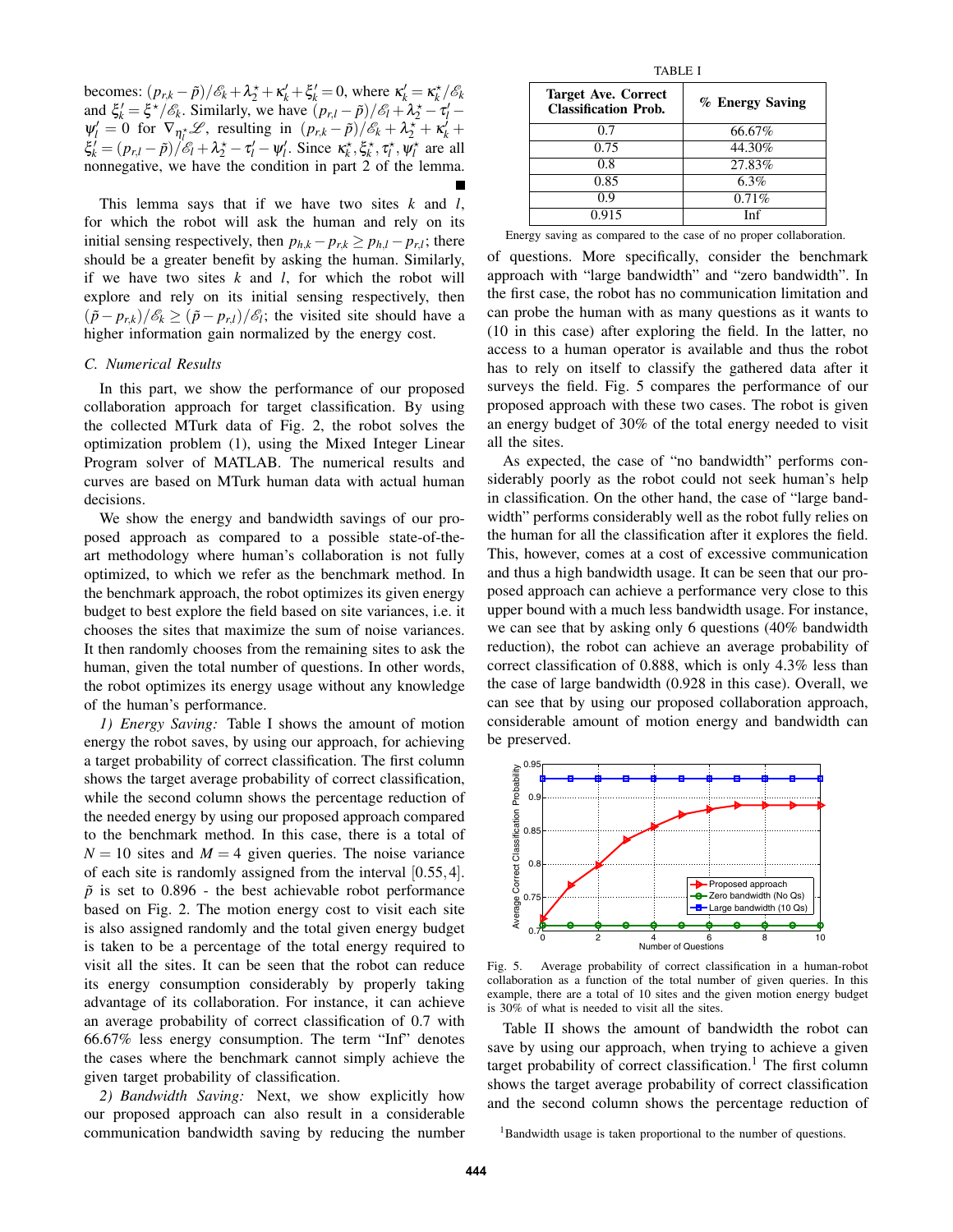the needed bandwidth by using our proposed approach as compared to the benchmark. In this case, the robot is given an energy budget of 30% of the total energy needed to visit all the sites. It can be seen that the robot can reduce its bandwidth consumption considerably. For instance, it can achieve an average probability of correct classification of 0.75 with 48.61% less bandwidth usage.

|--|

| <b>Target Ave. Correct</b><br><b>Classification Prob.</b> | % Bandwidth Saving |
|-----------------------------------------------------------|--------------------|
| 0.7                                                       | 37.04%             |
| 0.75                                                      | 48.61%             |
| 0.8                                                       | 33.18%             |
| 0.85                                                      | 7.33%              |
| 0.875                                                     | Inf                |

Bandwidth saving as compared to the case of no proper collaboration.

## IV. OPTIMIZING HUMAN-MACHINE COLLABORATION IN A SURVEILLANCE TASK

In this section, we extend our proposed human-robot collaboration approach of Section III to a surveillance scenario, where the robot explicitly plans its trajectory in the operation. More specifically, the robot is given a task of surveying a field and classifying a number of targets, under a motion energy budget constraint. The robot is also given a limited number of questions to ask the human. Thus the robot needs to plan its trajectory to best survey the site while deciding on which sites to ask the human. The trajectory of the robot affects its variance in sensing a site and thus the corresponding  $p_{r,k}$  and  $p_{h,k}$  values, making the path planning dependent on the human's and robot's performances. The purpose of this setup is then to bring an understanding to how collaboration with the human affects the site surveillance.

## *A. Problem Setup*

Consider the case that there are *N* targets located in a field. The robot's goal is to survey the field and maximize the correct classification probability of the targets, by properly planning its trajectory under a limited energy budget  $\mathscr{E}_{\text{max}}$ . The robot can also ask *M* questions to the human. The sensing model is the same as explained in Section III. The noise variance is distance dependent and can be explicitly expressed as follows for sensing the *i*<sup>th</sup> site:  $\sigma_i(d) = \alpha_i d^2 +$  $\beta_i$ , where *d* is the distance from the robot to the *i*<sup>th</sup> site and  $\alpha_i$  and  $\beta_i$  are positive constants.  $\alpha_i$  and  $\beta_i$  model the fact that some sites may be easier to sense than others.

We then have the following optimization problem:

$$
\max_{x,\gamma} \quad \frac{1}{N} \left( \sum_{k=1}^{N} (1 - \gamma_k) \max_{x_i} \ p_{r,k}(x_i) + \gamma_k \max_{x_i} \ p_{h,k}(x_i) \right)
$$
\n
$$
\text{s.t.} \quad \sum_{k=1}^{N} \gamma_k \le M, \quad \mathcal{E}(x) \le \mathcal{E}_{\text{max}}, \tag{5}
$$
\n
$$
||x_k - x_{k+1}||_2 \le \delta_r, \quad \forall k = 1, 2, ..., x_{\text{num}} - 1,
$$
\n
$$
\gamma_k \in \{0, 1\}, \quad \forall k = 1, 2, ..., N,
$$

where  $\gamma_k = 1$  if the robot asks the human about the  $k^{\text{th}}$  site and 0 otherwise,  $x = [x_1, x_2, \ldots]^T$  are the way-points of the trajectory with  $x_{\text{num}}$  denoting the number of points,  $p_{r,k}(x_i)$ and  $p_{h,k}(x_i)$  denote the robot's and human's probability of correctly classifying target  $k$  if sensed from position  $x_i$ , and  $\mathcal{E}(x)$  evaluates the motion energy cost of trajectory *x*. Furthermore,  $||x_k - x_{k+1}||_2 \leq \delta_r$  imposes a speed limit on the robot by limiting its step size.

In general, solving Eq. (5) is challenging even without the binary constraints as it requires maximizing the objective function over all possible trajectories under a number of other constraints. Thus, we utilize Rapidly Exploring Random Tree Star (RRT\*) algorithm [11], [12] to solve this problem. There are a number of reasons to use this algorithm: 1) it is a fast algorithm that can handle trajectory planning problems, which generally incur high computational complexity; 2) we can incorporate our binary constraints in it easily.

# *B. Using RRT\* for Path Planning and Question Optimization*

We slightly modify the original RRT\* algorithm to fit our problem. More specifically, RRT\* is a recursive graphbased path generation approach. In each iteration, it returns a trajectory for which we need to evaluate the optimal value. We next examine the objective function of problem  $(5)$  if the trajectory is given. It can be seen that, for a given trajectory *x*, the optimal solution is to choose the *M* sites with the highest max  $p_{h,k}(x_i)$  – max  $p_{r,k}(x_i)$ , where *S*(.) is the set  $x_i ∈ S(x)$  $x_i ∈ S(x)$ of way-points in *x*. Then, given that  $p_{h,k}(.)$  and  $p_{r,k}(.)$  are monotonic functions of the variance, this becomes the same as the special case of Section III-B.1. After a sufficient number of iterations, RRT\* generates a large number of trajectories. By selecting the trajectory with the maximum average correct classification probability, a good solution to the original problem (5) can then be obtained.

#### *C. Simulation Results*

In this part, we show the performance of our approach in a surveillance scenario. We consider a total of 10 sites and 3 given queries. The motion energy is taken proportional to the distance traveled. The field has three types of targets in terms of sensing difficulty. More specifically, we have three  $\alpha$ s (0.005, 0.024 and 0.123). Furthermore,  $\beta = 0.55$  is assumed for all the sites. Fig. 6 shows the field where the sites are marked with circles, with a radius that is an indicator of the level of difficulty (thus three different sizes where the larger circle indicates a higher  $\alpha$ ).

Fig. 6 shows the resulting surveillance trajectory, starting from the blue diamond to the green dot. It can be seen that the robot has a tendency to travel near sites with a higher sensing difficulty. It also mainly asks questions on the sites with a medium sensing difficulty. This is in line with the observation of Fig. 4 where the robot asked questions when the variance was neither too high nor too low. Finally, letting  $p_{h,k} = \max_{\alpha} p_{h,k}(x_i)$  and  $p_{r,k} = \max_{\alpha} p_{r,k}(x_i)$ , the shade of  $x_i ∈ S(x)$  $x_i \in S(x)$ the square on each site indicates the value of  $p_{h,k} - p_{r,k}$ of that site, while traversing this trajectory, with a lighter shade indicating a higher value. As expected, the robot asks